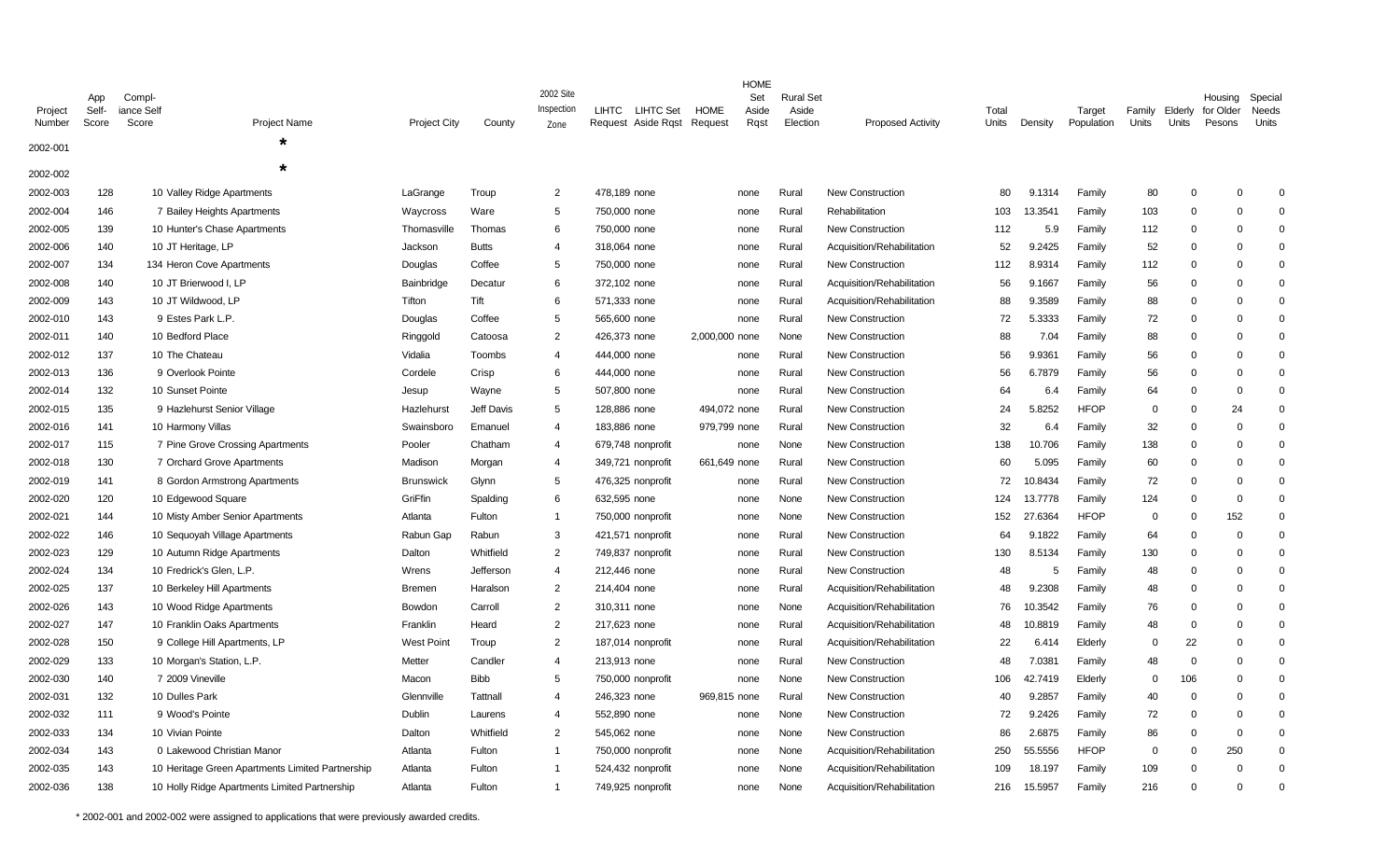| 2002-037 | 137 | 10 Robin's Trace                      | Columbus      | Muscogee     | 6 | 750,000 nonprofit | none           | None  | <b>New Construction</b>     | 144 | 10.9157               | Family      | 144      | $\Omega$ |          |    |
|----------|-----|---------------------------------------|---------------|--------------|---|-------------------|----------------|-------|-----------------------------|-----|-----------------------|-------------|----------|----------|----------|----|
| 2002-038 | 119 | 10 Melodie Meadow. Ltd., LP.          | Summerville   | Chattooga    | 2 | 255.455 none      | 897,538 none   | Rural | <b>New Construction</b>     | 40  | 3.9526                | Family      | 40       | $\Omega$ |          |    |
| 2002-039 | 140 | 10 Jordan Estates, LP.                | Swainsboro    | Emanuel      | 4 | 246,768 none      | 1,710,930 none | Rural | <b>New Construction</b>     | 50  | 5                     | Family      | 50       | $\Omega$ |          |    |
| 2002-040 | 135 | 10 The Terrace at Cornerstone         | Atlanta       | Fulton       |   | 709,618 nonprofit | none           | None  | <b>New Construction</b>     | 161 | 30.9615               | Family      | 161      | $\Omega$ |          |    |
| 2002-041 | 110 | 10 Magnolia Senior Manor              | Lithonia      | Dekalb       |   | 479,102 none      | none           | None  | <b>New Construction</b>     | 88  | 14.6667               | Elderly     | $\Omega$ | 88       |          |    |
| 2002-042 | 137 | 10 Wilmington Cove Apartments         | Macon         | <b>Bibb</b>  | 5 | 750,000 none      | none           | None  | <b>New Construction</b>     | 168 | 9.6087                | Family      | 168      | $\Omega$ |          |    |
| 2002-043 | 129 | 10 Worthington Club Apartments        | Decatur       | Dekalb       |   | 663,894 none      | none           | None  | <b>New Construction</b>     | 168 | 10.3214               | Family      | 168      | $\Omega$ |          |    |
| 2002-044 | 142 | 7 Greenville Commons                  | Greenville    | Meriwether   | 2 | 193,680 nonprofit | none           | Rural | <b>New Construction</b>     | 36  | 12                    | Family      | 36       | $\Omega$ |          |    |
| 2002-045 | 150 | 7 Magnolia Terrace                    | Fort Valley   | Peach        | 5 | 290,000 nonprofit | 880,000 chdo   | None  | Acq/Rehab, New Construction | 50  | 5.8824                | Family      | 34       | $\Omega$ |          | 16 |
| 2002-046 | 144 | 9 The Heritage at Walton Reserve      | Austell       | Cobb         |   | 544,326 none      | none           | None  | New Construction            | 105 | 12.844                | <b>HFOP</b> | $\Omega$ | $\Omega$ | 105      |    |
| 2002-047 | 135 | 9 Hearthstone Landing                 | Canton        | Cherokee     | 2 | 414.873 none      | 2,836,304 PSHP | None  | <b>New Construction</b>     | 72  | 14.9897               | Sp Nds      | $\Omega$ | $\Omega$ |          | 72 |
| 2002-048 | 148 | 10 Savannah Hope VI Development       | Savannah      | Chatham      | 4 | 750,000 none      | none           | None  | <b>New Construction</b>     | 168 | 9.2409                | Family      | 168      | $\Omega$ |          |    |
| 2002-049 | 153 | 10 South Albany Village               | Albany        | Dougherty    | 6 | 750,000 none      | none           | None  | <b>New Construction</b>     | 132 | 12.9921               | Family      | 132      | $\Omega$ |          |    |
| 2002-050 | 132 | 10 The Woodlands                      | McDonough     | Henry        | 4 | 693,334 none      | none           | None  | <b>New Construction</b>     | 128 | 9.771                 | Family      | 128      | $\Omega$ |          |    |
| 2002-051 | 144 | 10 The Lodge at Monroe                | Monroe        | Walton       | 4 | 746,122 none      | none           | None  | <b>New Construction</b>     | 108 | 8.8525                | Family      | 108      | $\Omega$ |          |    |
| 2002-052 | 140 | 10 Poplar Point Apartments            | Griffin       | Spalding     | 6 | 84,438 nonprofit  | 996,000 chdo   | None  | Acquisition/Rehabilitation  | 24  | 1.7041<br>$3^{\circ}$ | <b>HFOP</b> | $\Omega$ | $\Omega$ | 24       |    |
| 2002-053 | 146 | 5 Pecan Grove Homes                   | Waynesboro    | <b>Burke</b> | 4 | 305,575 nonprofit | none           | Rural | <b>New Construction</b>     | 40  | 2.5432                | Family      | 40       | $\Omega$ | $\Omega$ |    |
| 2002-054 | 130 | 10 Brookside Park                     | Atlanta       | Fulton       |   | 750,000 none      | none           | None  | Acq/Rehab, New Construction | 174 | 15.5797               | Family      | 174      | $\Omega$ |          |    |
| 2002-055 | 130 | 10 Huntington Court Senior Residences | <b>Buford</b> | Gwinnett     |   | 750,000 none      | none           | None  | <b>New Construction</b>     | 152 | 13.6612               | Elderly     | $\Omega$ | 152      | $\Omega$ |    |
| 2002-056 | 141 | 7 Crescent Hills Apartments           | Atlanta       | Fulton       |   | 750,000 nonprofit | none           | None  | Acquisition/Rehabilitation  | 240 | 12.6449               | Family      | 240      | $\Omega$ |          |    |
| 2002-057 | 135 | 10 Victory Crossing Senior Apartments | Columbus      | Muscogee     | 6 | 585,804 none      | none           | None  | <b>New Construction</b>     | 96  | 9.2131                | <b>HFOP</b> | $\Omega$ | $\Omega$ | 96       |    |
| 2002-058 | 141 | 10 Pateville Estates                  | Cordele       | Crisp        | 6 | 510.270 none      | 1,900,000 none | Rural | <b>New Construction</b>     | 76  | 3.821                 | Family      | 76       | $\Omega$ | $\Omega$ |    |
| 2002-059 | 144 | 10 Columbia Park Citi Residences      | Atlanta       | Fulton       |   | 748,965 none      | none           | None  | <b>New Construction</b>     | 152 | 26.3889               | Family      | 152      | $\Omega$ | $\Omega$ |    |
| 2002-060 | 135 | 10 Columbia Highlands Senior          | Atlanta       | Fulton       |   | 726,607 none      | none           | None  | <b>New Construction</b>     | 130 | 37.2493               | Elderly     | $\Omega$ | 130      | $\Omega$ |    |
| 2002-061 | 147 | 10 Westview Lofts                     | Atlanta       | Fulton       |   | 164,000 nonprofit | none           | None  | Acq/Rehab, New Construction | 21  | 33.3333               | Family      | 21       | $\Omega$ | $\Omega$ |    |
|          |     |                                       |               |              |   |                   |                |       |                             |     |                       |             |          |          |          |    |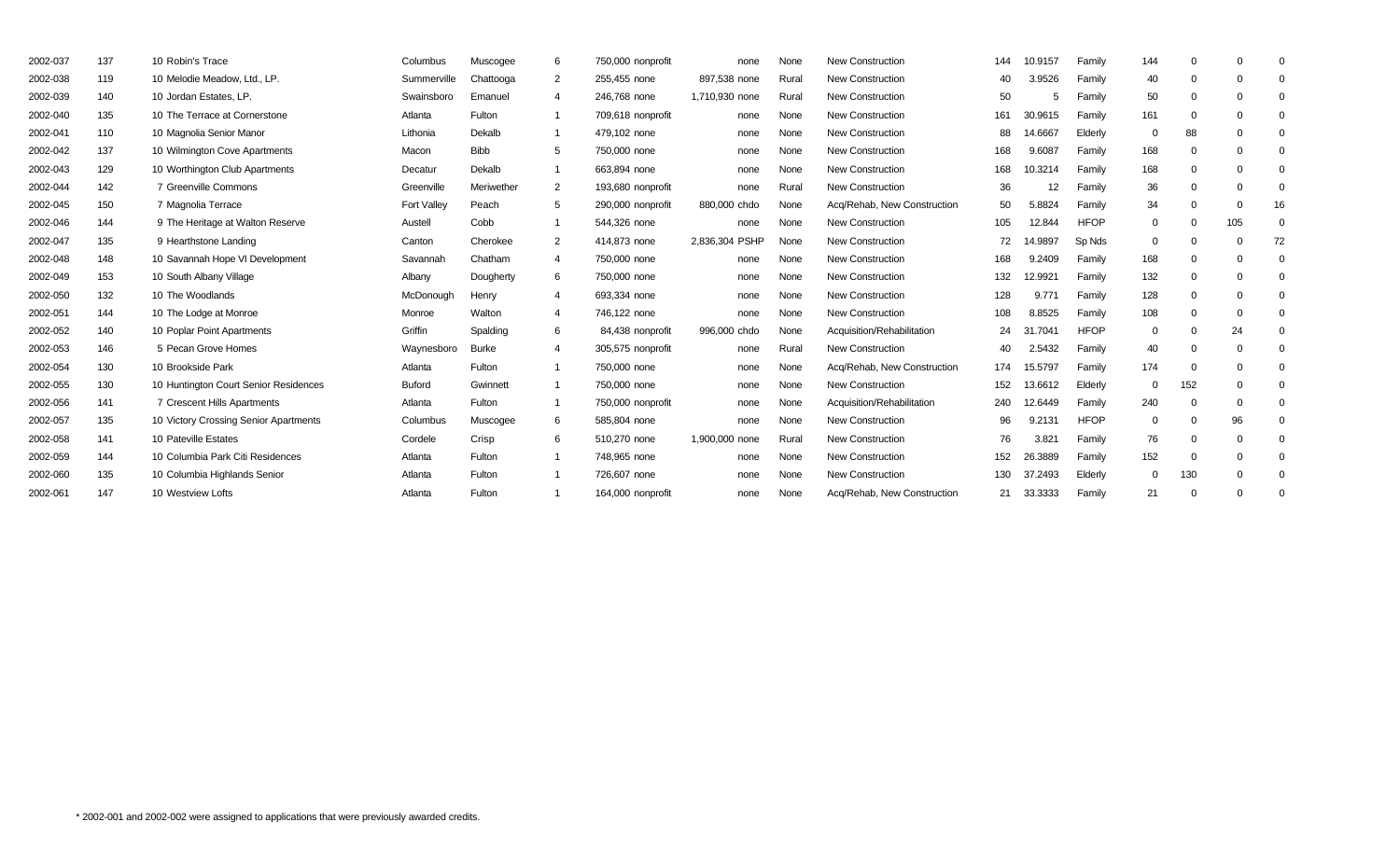| Special Needs Type |                                              | Development<br>Costs | Mixed<br>Income | Mixed<br>Use | <b>Political Jurisdiction</b> | <b>CEO Title</b>                 | <b>CEO Name</b>          | <b>PJ</b> Address                    | PJ City              | PJ Zip     |
|--------------------|----------------------------------------------|----------------------|-----------------|--------------|-------------------------------|----------------------------------|--------------------------|--------------------------------------|----------------------|------------|
|                    |                                              |                      |                 |              |                               |                                  |                          |                                      |                      |            |
|                    | $\mathbf 0$                                  | 6,472,255 Yes        |                 |              | City of LaGrange              | Mayor                            | Jeff Lukken              | P.O. Box 430                         | LaGrange             | 30241-0000 |
|                    | $\mathbf 0$<br>8,944,797<br>City of Waycross |                      |                 |              |                               | Mayor                            | John N. Fluker           | 611 Preston Street                   | Waycross             | 31501-0000 |
|                    | 0                                            | 9,098,340 Yes        |                 |              | City of Thomasville           | Mayor                            | <b>Rick Singletary</b>   | Post Office Box 1540                 | Thomasville          | 31799-0000 |
|                    | 0                                            | 4,535,242            |                 |              | City of Jackson               | Mayor                            | Charlie Brown            | PO Box 838                           | Jackson              | 30233-0000 |
|                    | 0                                            | 9,574,780 Yes        |                 |              | City of Douglas               | Mayor                            | Max Lockwood             | Post Office Box 470                  | Douglas              | 31534-0000 |
|                    | 0                                            | 4,738,636            |                 |              | City of Bainbridge            | <b>City Manager</b>              | <b>Charles Tyson</b>     | 101 S Broad Street.                  | Bainbridge           | 31717-4648 |
|                    | 0                                            | 7,805,190            |                 |              | City of Tifton                | <b>City Manager</b>              | <b>Charles Howell</b>    | P.O. Box 229                         | Tifton               | 31793-0000 |
|                    | 0                                            | 6,180,000            |                 |              | City of Douglas               | Mayor                            | Max Lockwood             | P.O. Box 470                         | Douglas              | 31534-0470 |
|                    | 0                                            | 7,618,000 Yes        |                 |              | City of Ringgold              | Mayor                            | Joe Barger               | 150 Tennessee St.                    | Ringgold             | 30736-2121 |
|                    | 0                                            | 4,820,000 Yes        |                 |              | City of Vidalia               | Mayor                            | Ronnie Dixon             | P.O. Box 280                         | Vidalia              | 30474-0000 |
|                    | 0                                            | 4,820,000            |                 |              | Crisp County                  | Chairman, Board of Commissioners | J.R. Dowdy, Jr.          | 210 S. 7th St., Room 303             | Cordele              | 31015-0000 |
|                    | 0                                            | 5,528,000            |                 |              | City of Jesup                 | Mayor                            | Herb Shaw                | P.O. Box 427                         | Jesup                | 31598-0000 |
|                    | 0                                            | 1,907,771 Yes        |                 |              | City of Hazlehurst            | Mayor                            | Roger L. Williams        | 28 Latimer St., P.O. Box 512         | Hazlehurst           | 31539-0000 |
|                    | 0                                            | 2,763,496 Yes        |                 |              | City of Swainsboro            | Mayor                            | <b>Rickey Stevens</b>    | 101 South Main Street, P. O. Box 600 | Swainsboro           | 30401-0000 |
|                    | 0                                            | 10,455,154 Yes       |                 |              | City of Pooler                | Mayor                            | Earl "Buddy" Carter      | 100 Southwest Highway 80             | Pooler               | 31322-0000 |
|                    | 0                                            | 4,827,891            |                 |              | City of Madison               | Mayor                            | Bruce E. Gilbert         | P.O. Box 32 (132 N. Main Street)     | Madison              | 30650-0032 |
|                    | 0                                            | 6,612,000 Yes        |                 |              | City of Brunswick             | Mayor                            | <b>Bradford S. Brown</b> | PO Box 550                           | <b>Brunswick</b>     | 31521-0550 |
|                    | 0                                            | 9,252,187 Yes        |                 |              | City of Griffin               | Mayor                            | Geraldine Jackson        | 231 East Solomon Street              | Griffin              | 30224-0000 |
|                    | $\mathbf 0$                                  | 13,817,434 Yes       |                 |              | City of Atlanta               | Mayor                            | <b>Shirley Franklin</b>  | 101 Trinity                          | Atlanta              | 30310-0000 |
|                    | 0                                            | 5,891,656 Yes        |                 |              | City of Mountain City         | Mayor                            | Grace R. Watts           | 102 Dotson Street                    | <b>Mountain City</b> | 30562-0000 |
|                    | 0                                            | 10,699,038 Yes       |                 |              | The City of Dalton            | Mayor                            | Ray Elrod                | PO Box 1205                          | Dalton               | 30722-0000 |
|                    | 0                                            | 3,073,366 Yes        |                 |              | City of Wrens                 | Mayor                            | Juddy Rabun              | 401 Broad Sreet NE                   | Metter               | 30833-0000 |
|                    | 0                                            | 3,486,692            |                 |              | City of Bremen                | Mayor                            | <b>Sharon Sewell</b>     | 232 Tallapoosa Street                | Bremen               | 30110-0000 |
|                    | 0                                            | 4,686,478            |                 |              | City of Bowdon                | Mayor                            | James Watts              | 136 City Hall Avenue                 | Bowdon               | 30108-0000 |
|                    | $\mathbf 0$                                  | 3,344,487            |                 |              | City of Franklin              | Mayor                            | Teresa Chapman           | P.O. Box 250                         | Franklin             | 30217-0250 |
|                    | $\mathbf 0$                                  | 2,300,270            |                 |              | City of West Point            | Mayor                            | Billy H. Head            | <b>City Hall</b>                     | <b>West Point</b>    | 31622-0000 |
|                    | $\mathbf 0$                                  | 3,088,478 Yes        |                 |              | City of Metter                | Mayor                            | William M. Trapnell      | P.O.Box 74, 49 Rountree Street       | Metter               | 30439-0000 |
|                    | $\mathbf 0$                                  | 8,472,192 Yes        |                 |              | City of Macon                 |                                  | 0 C. Jack Ellis          | P.O. Box 247                         | Macon                | 31202-0000 |
|                    | $\mathbf 0$                                  | 3,309,882            |                 |              | City of Glennville            | Mayor                            | Jean Bridges             | 134 South Downing Musgrove Highway   | Glennville           | 30427-0000 |
|                    | $\mathbf 0$                                  | 6,725,584            |                 |              | City of Dublin                | Mayor                            | Phil Best                | 110 South Church Street              | Dublin               | 31021-0000 |
|                    | 0                                            | 8,314,778 Yes        |                 |              | City of Dalton                | Mayor                            | Ray Elrod                | 1508 Rio Vista Drive                 | Dalton               | 30720-0000 |
|                    | $\mathbf 0$                                  | 11,089,164 Yes       |                 |              | City of Atlanta               | Mayor                            | <b>Shirley Franklin</b>  | 55 Trinity Ave                       | Atlanta              | 30303-3520 |
|                    | $\mathbf 0$                                  | 8,801,860 Yes        |                 |              | City of Atlanta               | Mayor                            | <b>Shirley Franklin</b>  | 55 Trinity Avenue                    | Atlanta              | 30335-0000 |
|                    | $\Omega$                                     | 13,664,761 Yes       |                 |              | City of Atlanta               | Mayor                            | <b>Shirley Franklin</b>  | 55 Trinity Avenue                    | Atlanta              | 30335-0000 |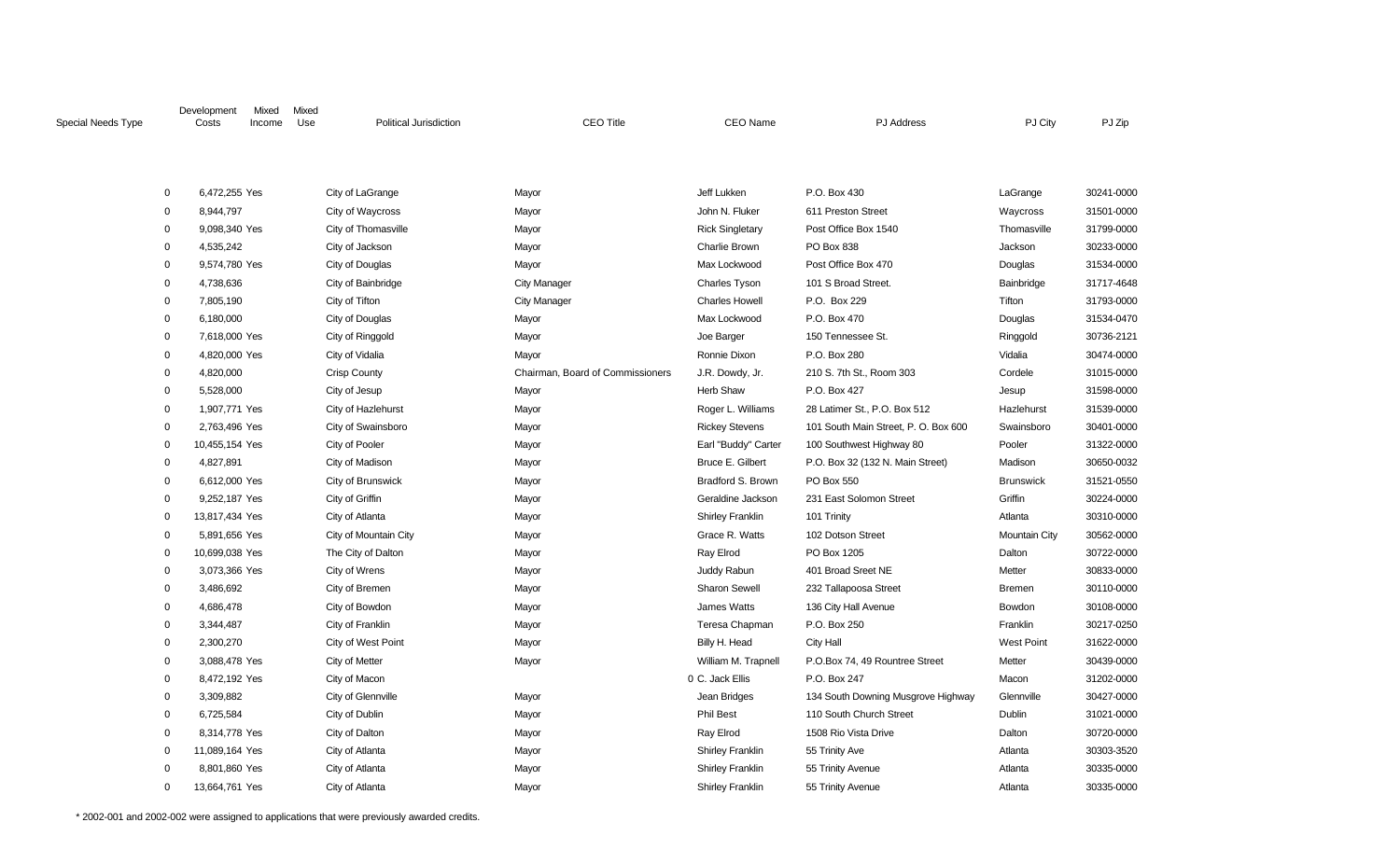|                             | $\mathbf 0$ | 11,048,936     |     | <b>Columbus Consolidated Government</b> | Mayor                            | <b>Bobby Peters</b>     | PO Box 1340                       | Columbus        | 31902-1340 |
|-----------------------------|-------------|----------------|-----|-----------------------------------------|----------------------------------|-------------------------|-----------------------------------|-----------------|------------|
|                             | $\mathbf 0$ | 3,334,369      |     | Chatooga County                         | <b>County Commissioner</b>       | Jim Parker              | PO Box 211                        | Summerville, GA | 30747-0000 |
|                             | $\mathbf 0$ | 4,055,230 Yes  |     | City of Swainsboro                      | Mayor                            | <b>Ricky Stevens</b>    | PO Box 600                        | Swainsboro, GA  | 30401-0000 |
|                             | $\mathbf 0$ | 15,185,078 Yes | Yes | City of Atlanta                         | Mayor                            | Shirley Franklin        | 55 W. Trininty Ave - Ste 2400     | Atlanta         | 30335-0000 |
|                             | $\mathbf 0$ | 6,708,000      |     | City of Lithonia                        | Mayor                            | Marcia Woods Glenn      | 6980 Main Street                  | Lithonia        | 30058-0000 |
|                             | $\mathbf 0$ | 12,968,190 Yes |     | <b>Bibb County</b>                      | Chairman, Board of Commissioners | Tommy C. Olmstead       | 4810 Wesleyan Woods Drive         | Macon           | 31210-0000 |
|                             | $\mathbf 0$ | 14,581,274 Yes |     | Dekalb County                           | Chairman, Board of Commissioners | Vernon Jones            | 1300 Commerce Drive               | Decatur         | 30030-0000 |
|                             | $\mathbf 0$ | 3,060,000 Yes  |     | City of Greenville                      | Mayor                            | Dr. Ruby Byrd           | 101 N. Depot Street               | Greenville      | 30222-0000 |
|                             | $\mathbf 0$ | 4,200,000 Yes  |     | City of Fort Valley                     | Mayor                            | Dr. John E. Stumbo      | 204 West Church Street            | Greenville      | 31030-0000 |
|                             | $\Omega$    | 8,209,505 Yes  |     | Cobb County                             | Mayor                            | <b>Bill Byrne</b>       | 100 Cherokee Street               | Canton          | 30090-7000 |
| Abused spouses and children |             | 6,611,647 Yes  |     | City of Canton                          | Mayor                            | <b>Cecil Pruett</b>     | 687 Marietta Highway              | Canton          | 30114-0000 |
|                             | $\mathbf 0$ | 19,829,000 Yes |     | City of Savannah                        | <b>City Manager</b>              | Michael B. Brown        | PO Box 1027                       | Savannah        | 31402-0000 |
|                             | $\mathbf 0$ | 11,570,000 Yes |     | City of Albany                          | Mayor                            | Tommy Coleman           | P.O. Box 447                      | Albany          | 31702-0000 |
|                             | 0           | 12,072,452 Yes |     | The City of McDonough                   | Mayor                            | <b>Richard Graig</b>    | 88 Keys Ferry Street              | McDonough       | 30253-3215 |
|                             | $\mathbf 0$ | 10,020,006 Yes |     | The City of Monroe                      | Mayor                            | Harry Knight            | 227 South Broad Street            | Monroe          | 30655-0000 |
|                             | 0           | 2,213,759 Yes  |     | City of Griffin                         | Mayor                            | Joanne Todd             | 231 East Solomon Street           | Griffin         | 30224-0000 |
|                             | $\mathbf 0$ | 3,737,230 Yes  |     | City of Waynesboro                      | Mayor                            | <b>Martin Dolin</b>     | 628 Myrick Street                 | Waynesboro      | 30830-0000 |
|                             | $\mathbf 0$ | 15,458,436 Yes |     | City of Atlanta                         | Mayor                            | <b>Shirley Franklin</b> | 55 Trinity Avenue, SW, Suite 2400 | Atlanta         | 30335-0000 |
|                             | $\mathbf 0$ | 12,951,602 Yes |     | City of Buford                          | <b>Commission Chairman</b>       | <b>Phillip Beard</b>    | 95 Scott Street                   | <b>Buford</b>   | 30518-0000 |
|                             | $\mathbf 0$ | 17,775,200 Yes | Yes | City of Atlanta                         | Mayor                            | <b>Shirley Franklin</b> | 334 Trinity Avenue                | Atlanta         | 30335-0000 |
|                             | $\mathbf 0$ | 7,559,255 Yes  |     | City of Columbus                        | Mayor                            | <b>Bobby Peters</b>     | P.O. Box 1340                     | Columbus        | 31902-1340 |
|                             | $\mathbf 0$ | 6,649,295 Yes  |     | City of Cordele                         | Chariman                         | Zack Wade               | P.O. Box 569                      | Cordele         | 31010-0000 |
|                             | $\mathbf 0$ | 14,587,804 Yes |     | City of Atlanta                         | Mayor                            | <b>Shirley Franklin</b> | 55 Trinity Avenue, SW             | Atlanta         | 30335      |
|                             | $\Omega$    | 12,049,081 Yes |     | City of Atlanta                         | Mayor                            | <b>Shirley Franklin</b> | 55 Trinity Avenue, SW             | Atlanta         | 30335      |
|                             | $\mathbf 0$ | 2,060,000 Yes  | Yes | City of Atlanta                         | Mayor                            | <b>Shirley Franklin</b> | 334 Trinity Avenue                | Atlanta         | 30335-0000 |
|                             |             |                |     |                                         |                                  |                         |                                   |                 |            |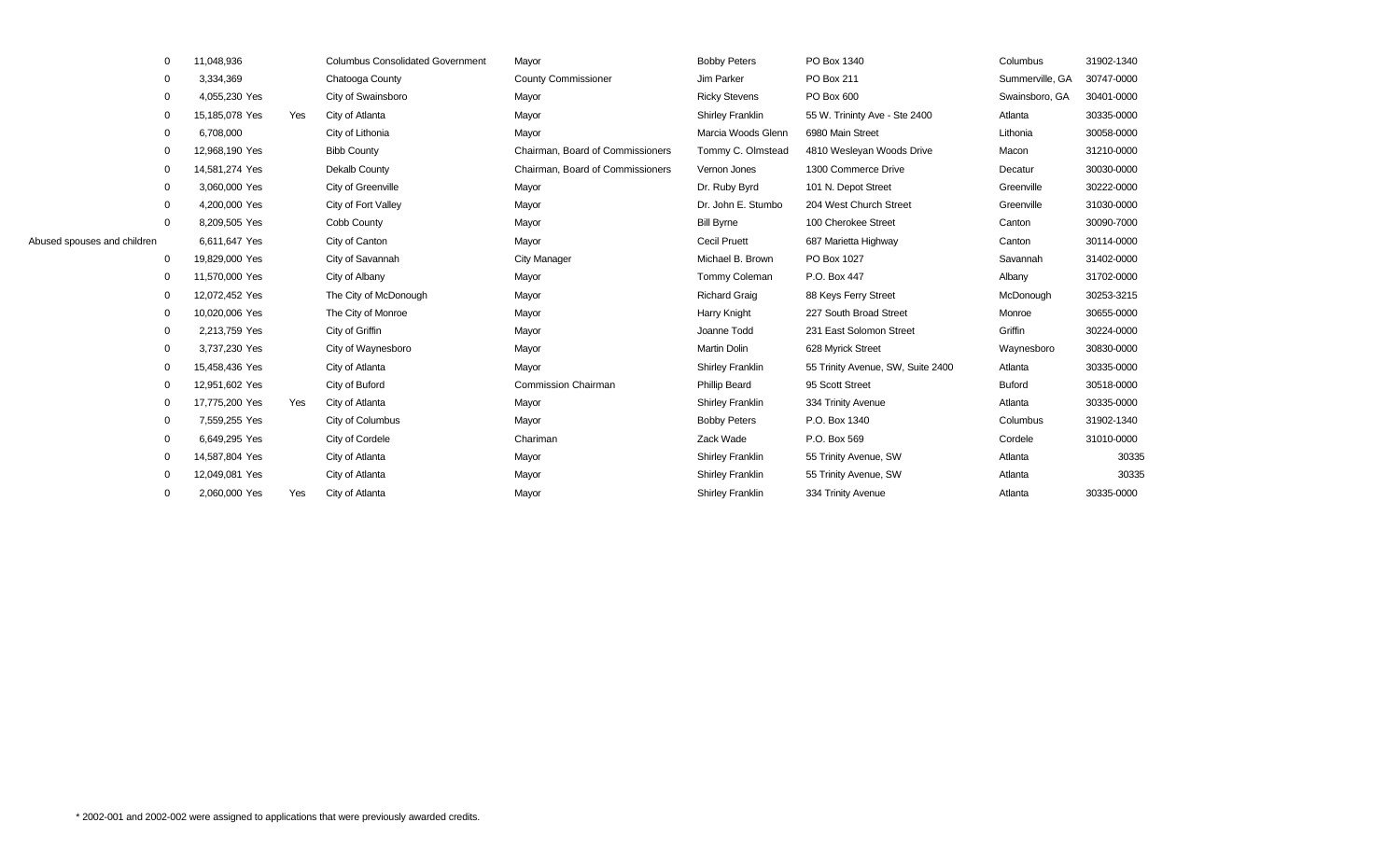| <b>Ownership Entity</b>                        | Owner Address 1                             | Owner<br>Address 2 | Owner City     | Owner<br>State | Owner Zip  | Owner Fed<br>Tax ID | <b>Owner Contact</b>            | <b>Owner Email</b>                 | Owner Phone      | Owner Fax      |
|------------------------------------------------|---------------------------------------------|--------------------|----------------|----------------|------------|---------------------|---------------------------------|------------------------------------|------------------|----------------|
|                                                |                                             |                    |                |                |            |                     |                                 |                                    |                  |                |
| Valley Ridge Apartments, L.P.                  | 920 Florence Blvd.                          |                    | Florence       | AL             | 35630-0000 | 63-1272674          | Allan Rappuhn                   | arappuhn@gatewaymgt.com            | (256) 760-9657   | (256) 767-5804 |
| Bailey Heights Apartments, L.P.                | 1130 Tebeau Street                          | N/A                | Waycross       | GA             | 31501-0000 | <b>Applied For</b>  | J. Robert Day                   |                                    | 0 (912) 287-2440 | (912) 283-0831 |
| Wendover Chase, LP                             | 615 Crescent Executive Court                | Suite 120          | Lake Mary      | FL             | 32746-0000 | 03-0415967          | Todd L. Borck                   | tborck@wendovergroup.com           | (407) 333-3233   | (407) 333-3919 |
| JT Heritage, LP                                | 2409 Bemiss Road                            |                    | Valdosta       | GA             | 31602-0000 | 03-0386782          | Mary T. Johnson                 | tish.johnson@dewarproperties.com   | (229) 242-7759   | (229) 253-0024 |
| Madison Cove, LP                               | 615 Crescent Executive Court                | Suite 120          | Lake Mary      | <b>FL</b>      | 32746-0000 | 59-3744825          | Todd L. Borck                   | tborck@wendovergroup.com           | (407) 333-3233   | (407) 333-3919 |
| JT Brierwood I, LP                             | 2409 Bemiss Road                            |                    | Valdosta       | GA             | 31602-0000 | 58-2614692          | Mary T. Johnson                 | tish.johnson@dewarproperties.com   | (229) 242-7759   | (229) 253-0024 |
| JT Wildwood, LP                                | 2409 Bemiss Road                            |                    | Valdosta       | GA             | 31602-0000 | 01-0593892          | Mary T. Johnson                 | tish.johnson@dewarproperties.com   | (229) 242-7759   | (229) 253-0024 |
| Estes Park, L.P.                               | 135 North Washington St.                    |                    | Summerville    | Ga             | 30747-0447 | 80-0031402          | Jerry W. Braden                 | jerrybraden@alltel.net             | (706) 857-1414   | (706) 857-2919 |
| Bedford Place, L.P.                            | 135 North Washington St.                    |                    | Summerville    | Ga             | 30747-0447 | 80-0031402          | Jerry W. Braden                 | jerrybraden@alltel.net             | (706) 857-1414   | (706) 857-2919 |
| The Chateau, L.P.                              | 135 North Washington St.                    |                    | Summerville    | Ga             | 30747-0447 | 80-0031386          | Jerry W. Braden                 | jerrybraden@alltel.net             | (706) 857-1414   | (706) 857-2919 |
| Overlook Pointe, L.P.                          | 135 North Washington St.                    |                    | Summerville    | Ga             | 30747-0447 | 80-0031401          | Jerry W. Braden                 | jerrybraden@alltel.net             | (706) 857-1414   | (706) 857-2919 |
| Sunset Pointe, L.P.                            | 135 North Washington St.                    |                    | Summerville    | Ga             | 30747-0447 | 80-0031400          | Jerry W. Braden                 | jerrybraden@alltel.net             | (706) 857-1414   | (706) 857-2919 |
| Hazlehurst Senior Village, Limited Partnership | 9010 US Highway 431 North                   |                    | Albertville    | A              | 35950-0000 |                     | 943422210 Pat Kelton            | olympia@hiwaay.net                 | (256) 878-6054   | (256) 878-6122 |
| Harmony Villas, Limited Partnership            | 9010 US Highway 431 North                   |                    | Albertville    | A              | 35950-0000 |                     | 943427569 Pat Kelton            | olympia@hiwaay.net                 | (256) 878-6054   | (256) 878-6122 |
| Mercy Housing Georgia III, LLLP                | 1100 Johnson Ferry Road, NE                 | 910 A              | Atlanta        | GA             | 30342-0000 |                     | 43-1954812 Kathleen R. Brownlee | kbrownlee@sjha.org                 | (404) 851-5536   | (404) 851-5858 |
| Mercy Housing Georgia II, L.L.L.P.             | 1100 Johnson Ferry Rd., NE                  | 910A               | Atlanta        | GA             | 30342 0000 | 58 2621798          | Kathleen Brownlee               | kbrownlee@sjha.org                 | (404) 851-5536   | (404) 851-5858 |
| Gordon Armstrong, L.P.                         | 1261 Glenwood Avenue                        |                    | Atlanta        | GA             | 30316-0000 | applied for         | <b>Colin Edelstein</b>          | cedelstein@capitol-development.com | (404) 622-1448   | (404) 622-1457 |
| Edgewood Square, LP                            | 1261 Glenwood Avenue                        |                    | Atlanta        | GA             | 30316-0000 | applied for         | Colin Edelstein                 | cedelstein@capitol-development.com | (404) 622-1448   | (404) 622-1457 |
| Misty Amber, L.P.                              | 100 Peachtree Street, NW                    |                    | 700 Atlanta    | GA             | 30303-0000 |                     | 0 Colin Edelstein               | cedelstein@capitol-development.com | (404) 622-1448   | (404) 622-1457 |
| Sequoyah Village, LP                           | 2440 Peachtree Rd.                          |                    | 20 Atlanta     | GA             | 30305-0000 | 58-2390531          | Mark M. duMas                   | mmdumas@msn.com                    | (404) 816-7624   | (404) 846-0081 |
| Autumn LP                                      | 2440 Peachtree Road NW                      |                    | 20 Atlsnta     | GA             | 30305-0000 | applied for         | Mark M. duMas                   | mmdumas@msn.com                    | (404) 816-7624   | (404) 846-0081 |
| Fredrick's Glen, L.P.                          | 348 Enterprise Drive                        |                    | Valdosta       | GA             | 31601-0000 | applied for         | <b>Rhett Holmes</b>             |                                    | 0 (912) 244-2800 | (912) 244-2830 |
| Berkeley Hill, L.P.                            | 205 Tanner Street                           |                    | Carrollton     | GA             | 30117-0000 | <b>Applied For</b>  | Jan Roush                       | janroush@aol.com                   | (770) 832-3577   | (770) 832-0054 |
| Wood Ridge Apartments, L.P.                    | 205 Tanner Street                           |                    | Carrollton     | GA             | 30117-0000 | <b>Applied For</b>  | Jan Roush                       | janroush@aol.com                   | (770) 832-3577   | (770) 832-0054 |
| Franklin Oaks Apartments, L.P.                 | 205 Tanner Street                           |                    | Carrollton     | GA             | 30117-0000 | 02-0555918          | Jan Roush                       | janroush@aol.com                   | (770) 832-3577   | (770) 832-0054 |
| College Hill Apartments, L.P.                  | 2700 Wycliff Road                           | Suite 312          | Raleigh        | <b>NC</b>      | 27607-0000 |                     | 0 Rick Haymond                  | Rick.Haymond@RegencyHousing.com    | (706) 663-0658   | (706) 663-0641 |
| Morgan's Station, L.P.                         | 2700 Wycliff Road                           | Suite 312          | Raleigh        | <b>NC</b>      | 27607-0000 | applied for         | <b>Rick Haymond</b>             | Rick.Haymond@RegencyHousing.com    | (706) 663-0658   | (706) 663-0641 |
| 2009 Vineville, L.P.                           | 2015 Felton Avenue P.O. Box 4928            |                    | Macon          | GA             | 31208-0000 | 01-0651063          | <b>Bruce Gerwig</b>             | bgerwig@maconhousing.com           | (478) 752-5060   | (478) 752-5066 |
| Dulles Park, L.P.                              | P.O. Box 56                                 |                    | Fort Valley    | GA             | 31030-0000 | 74-3036032          | William B. Collins              | bill@pmdinc.org                    | (478) 825-7754   | (478) 825-0999 |
| Holly Pointe, L. P.                            | 585 North Courtenay Parkway                 | Suite 101          | Merritt Island | <b>FL</b>      | 32953-0000 | 65-1074258          | Donald Pace                     | merritthousing@mindspring.com      | (321) 453-2932   | (321) 453-3801 |
| Pine Ridge Estates, L. P.                      | 585 North Courtenay Parkway                 | Suite 101          | Merritt Island | - FL           | 32953-0000 | 59-3641144          | Donald Pace                     | merritthousing@mindspring.com      | (321) 453-2932   | (321) 453-3801 |
| Lakewood Christian Manor Limited Partnership   | 2335 North Bank Dr                          |                    | Columbus       | OH             | 43220-5499 | 31-1647433          | Joseph R. Kasberg, VP           | jkasberg@ncr.org                   | (614) 451-2151   | (614) 451-0351 |
| Heritage Green Apartments Limited Partnership  | One Buckhead Plaza, 3060 Peachtree Road, NW |                    | 900 Atlanta    | GA             | 30305-0000 | Applied For         | <b>Chase Northcutt</b>          | chase@rhanet.org                   | (404) 364-2937   | (404) 364-2901 |
| Holly Ridge Apartments Limited Partnership     | One Buckhead Plaza, 3060 Peachtree Road, NW |                    | 900 Atlanta    | GA             | 30305-0000 | Applied For         | <b>Chase Northcutt</b>          | chase@rhanet.org                   | (404) 364-2937   | (404) 364-2901 |